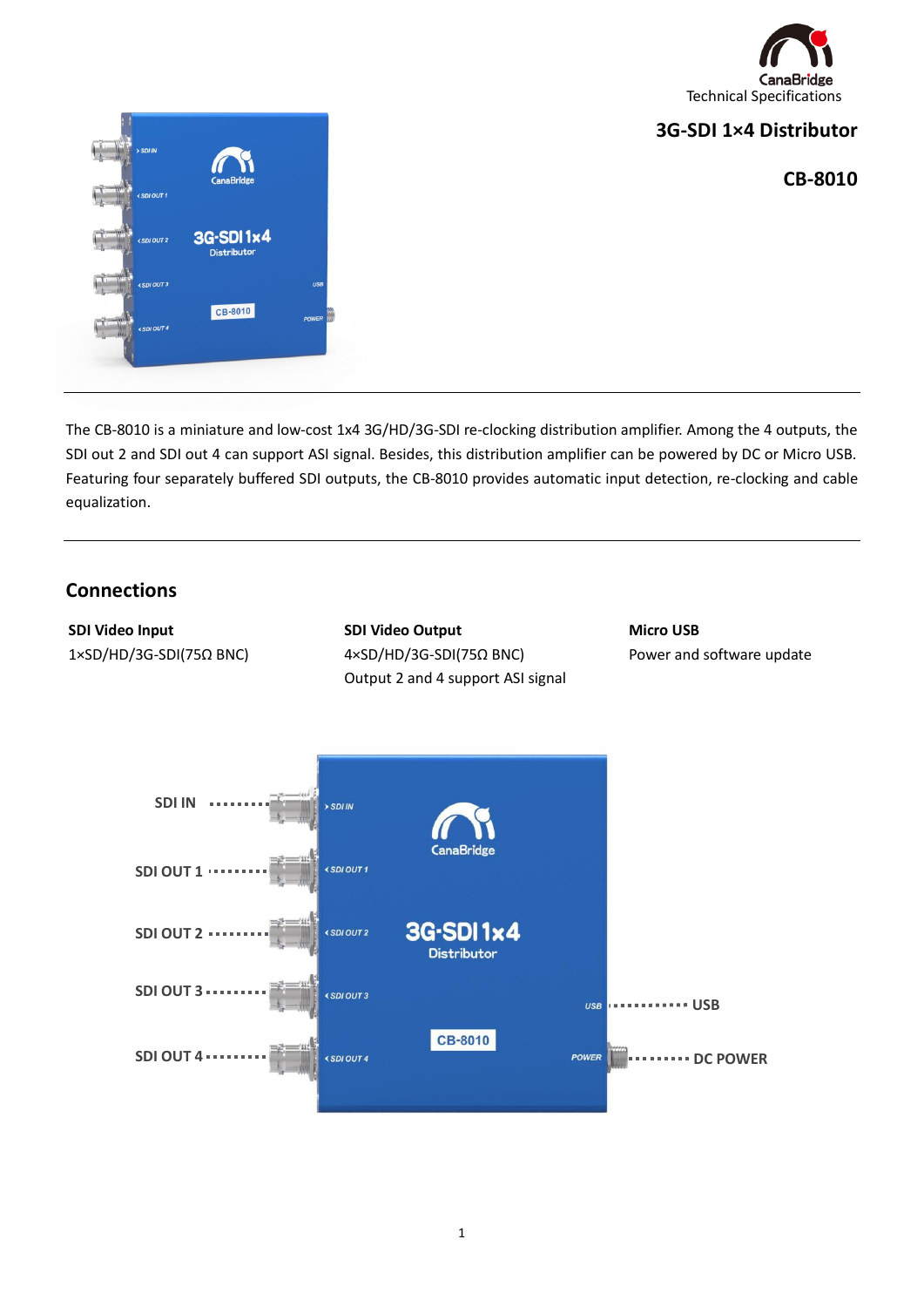

## **Functions and Standards**

**SDI Video Rate** SD/HD/3G-SDI

**SDI Auto Switching** Automatically detects SD, HD and 3G-SDI

**SDI Standard** SMPTE ST 259, SMPTE ST 292-1, SMPTE ST 424, DVB-ASI

#### **Power**

| <b>Power Supply</b>           |  |
|-------------------------------|--|
| Micro USB or Threaded locking |  |
| DC connector                  |  |

## **Voltage Range** USB 5V DC 5-17V

**Power Consumption**  1.5W (Max)

# **Physical Specifications**



## **Environmental Specifications**

**Operating Temperature** 0℃~40℃

**Storage Temperature** -30℃~70℃

**Relative Humidity** 0%~90% non-condensing